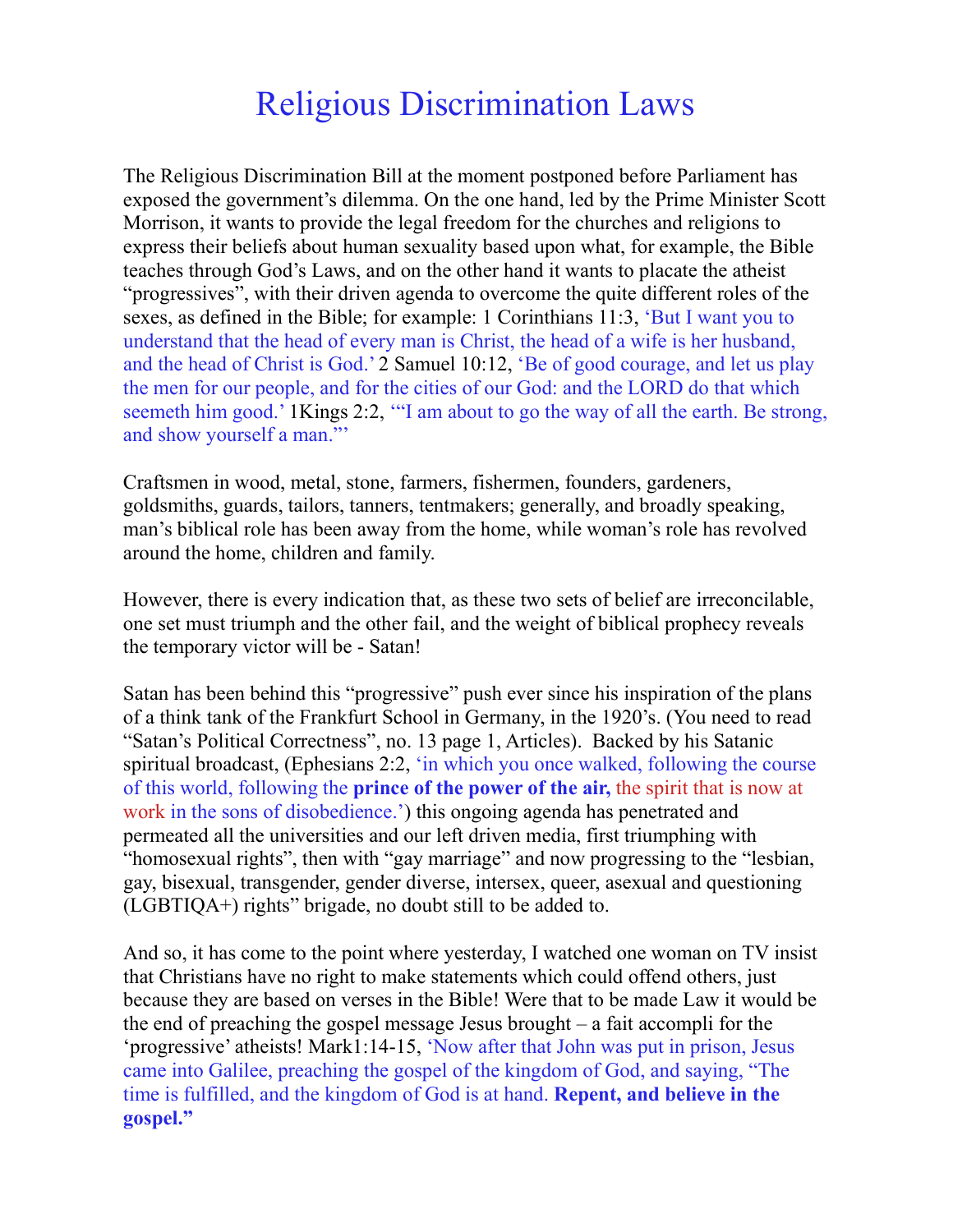I don't believe that most of our "progressives" have any idea of the disaster they are helping to bring upon our nations, which not only refuse to condemn their behaviour, but virtually poke God in the eye by commonly displaying their crusading rainbow flag, not realising that, … 'God is not mocked; for whatever a man sows, that he will also reap,' Galatians 6:7, Isaiah 24: 5-6 'The earth is **defiled by its people;** they have transgressed the laws; they have overstepped the decrees and broken the everlasting covenant. Therefore a curse has consumed the earth, and its inhabitants must bear the guilt; the earth's dwellers have been burned, and **only a few survive.'**

While all sin is evil, and the "wages of sin is death," Romans 6:23, so that murder, adultery, stealing, lying and coveting can all make us guilty and in need of repentance, some sins are labelled "abominations" by God. Leviticus 18:22, 'You shall not lie with a male as with a woman. It is an abomination.'

While adultery, for example, offends God's institution of marriage, practicing homosexuality attacks the very foundation of God's Plan for His Creation mankind to grant us eternal life as members of the God family. Romans 8:29, 'For whom He foreknew, He also predestined to be conformed to the image of **His Son**, that He might be the firstborn **among many brethren.**' It does so by undermining the bedrock distinction between the sexes, which, if carried to its logical crusading conclusion would mean the extinction of mankind.

The only solution for a homosexual Christian is celibacy, which is not 'the end of the world', as loving friendships do not have to include sex. For many years I enjoyed my friendship with a repentant homosexual, and greatly missed him when he died. He had dedicated himself to a cause and was quite content. I believe that finding a serving purpose in life, rather than being self-centred, makes all the difference to the sense of fulfilment that service brings, and in doing so, we walk in the footsteps of Christ. 1 Peter 2:21, 'For to this you have been called, because Christ also suffered for you, leaving you an example, so that you might follow in his steps.'

However, if this Satanic spiritual broadcast succeeds and our freedom to express our biblical beliefs is lost, as seems likely, for it is well established now, even in our schools' curricula, we will see the further decline of Christianity in the land, which is a mere shadow of that which the Bible teaches, already!

The result will be the further withdrawal of God's blessings, **and the hedge** with which He has protected Western Christian democracy, Deuteronomy 28:49-51,62, 'The LORD will bring a nation from afar, from the ends of the earth, to swoop down upon you like an eagle—a nation whose language you will not understand, ruthless